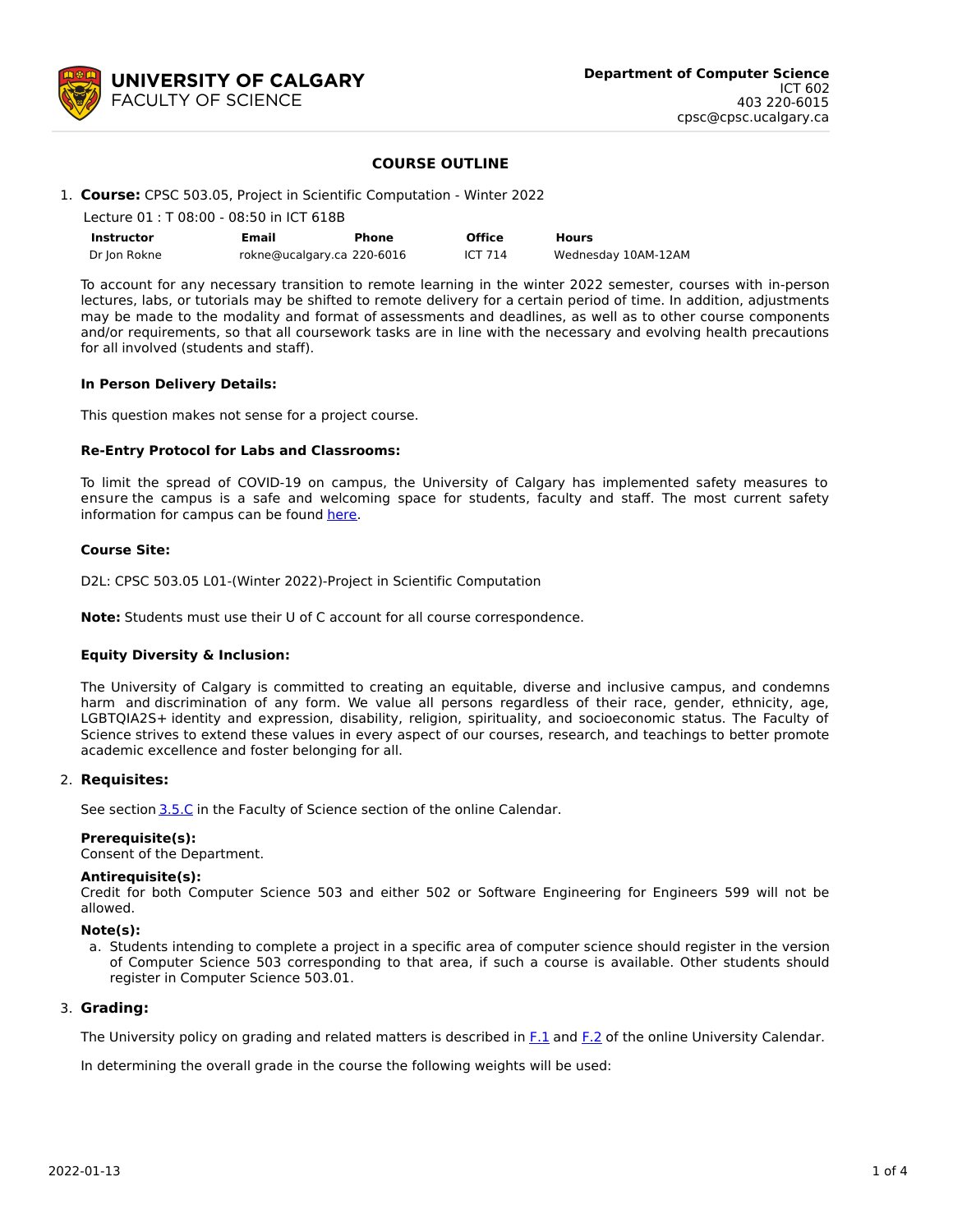| <b>Course Component</b>         | Weiaht | Due Date (duration for exams) | <b>Modality for exams</b> | Location for exams |  |  |
|---------------------------------|--------|-------------------------------|---------------------------|--------------------|--|--|
| Research Proposal               | 20%    | llan 28 2022                  |                           |                    |  |  |
| Final Presentation <sup>1</sup> | 40%    | Apr 06 2022                   |                           |                    |  |  |
| <b>Final Report</b>             | 40%    | Apr 12 2022                   |                           |                    |  |  |

<sup>1</sup> To be scheduled April 1 to April 12

Each piece of work (reports, assignments, quizzes, midterm exam(s) or final examination) submitted by the student will be assigned a grade. The student's grade for each component listed above will be combined with the indicated weights to produce an overall percentage for the course, which will be used to determine the course letter grade.

The conversion between a percentage grade and letter grade is as follows.

|                                | <u>л</u> |      | А.<br>- |     |     | D    |         |     |     | n<br>ּשׁ |      |
|--------------------------------|----------|------|---------|-----|-----|------|---------|-----|-----|----------|------|
| <b>Minimum</b><br>∣ % Reauired | 95 %     | 90 % | 85 %    | 80% | 75% | 70 % | 65<br>% | 60% | 55% | 50 %     | 45 % |

The University of Calgary offers a [flexible](https://www.ucalgary.ca/pubs/calendar/current/f-1-3.html) grade option, Credit Granted (CG) to support student's breadth of learning and student wellness. Faculty units may have additional requirements or restrictions for the use of the CG grade at the faculty, degree or program level. To see the full list of Faculty of Science courses where CG is not eligible, please visit the following website: [https://science.ucalgary.ca/current-students/undergraduate/program](https://science.ucalgary.ca/current-students/undergraduate/program-advising/flexible-grading-option-cg-grade)advising/flexible-grading-option-cg-grade

### 4. **Missed Components Of Term Work:**

The university has suspended the requirement for students to provide evidence for absences. Please do not attend medical clinics for medical notes or Commissioners for Oaths for statutory declarations.

In the event that a student legitimately fails to submit any online assessment on time (e.g. due to illness etc...), please contact the course coordinator, or the course instructor if this course does not have a coordinator to arrange for a re-adjustment of a submission date. Absences not reported within 48 hours will not be accommodated. If an excused absence is approved, one possible arrangement is that the percentage weight of the legitimately missed assignment could also be pro-rated among the components of the course. This option is at the discretion of the coordinator and may not be a viable option based on the design of this course.

## 5. **Scheduled Out-of-Class Activities:**

There are no scheduled out of class activities for this course.

### 6. **Course Materials:**

In order to successfully engage in their learning experiences at the University of Calgary, students taking online, remote and blended courses are required to have reliable access to the following technology:

- A computer with a supported operating system, as well as the latest security, and malware updates;
- A current and updated web browser;
- Webcam/Camera (built-in or external);
- Microphone and speaker (built-in or external), or headset with microphone;
- Current antivirus and/or firewall software enabled;
- Stable internet connection.

For more information please refer to the UofC **[ELearning](https://elearn.ucalgary.ca/technology-requirements-for-students)** online website.

## 7. **Examination Policy:**

There are no exams.

Students should also read the Calendar, [Section](http://www.ucalgary.ca/pubs/calendar/current/g.html) G, on Examinations.

## 8. **Approved Mandatory And Optional Course Supplemental Fees:**

There are no mandatory or optional course supplemental fees for this course.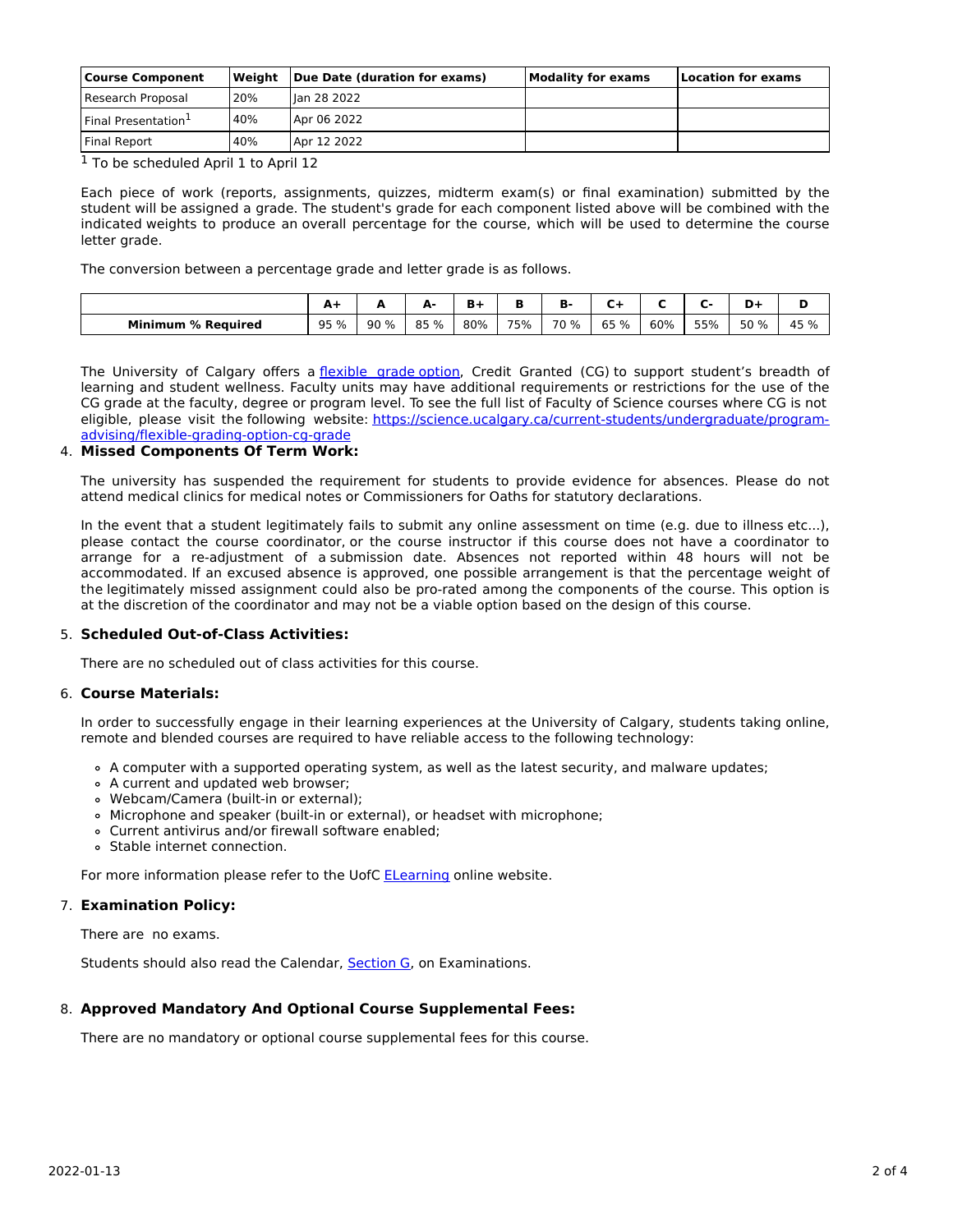## 9. **Writing Across The Curriculum Statement:**

For all components of the course, in any written work, the quality of the student's writing (language, spelling, grammar, presentation etc.) can be a factor in the evaluation of the work. See also Section [E.2](http://www.ucalgary.ca/pubs/calendar/current/e-2.html) of the University Calendar.

Writing quality will be a component of the mark for all three components.

# 10. **Human Studies Statement:**

See also [Section](http://www.ucalgary.ca/pubs/calendar/current/e-5.html) E.5 of the University Calendar.

# 11. **Reappraisal Of Grades:**

A student wishing a reappraisal, should first attempt to review the graded work with the Course coordinator/instructor or department offering the course. Students with sufficient academic grounds may request a reappraisal. Non-academic grounds are not relevant for grade reappraisals. Students should be aware that the grade being reappraised may be raised, lowered or remain the same. See [Section](http://www.ucalgary.ca/pubs/calendar/current/i-3.html) I.3 of the University Calendar.

- a. **Term Work:** The student should present their rationale as effectively and as fully as possible to the Course coordinator/instructor within **ten business days** of either being notified about the mark, or of the item's return to the class. If the student is not satisfied with the outcome, the student shall submit the Reappraisal of Graded Term work form to the department in which the course is offered within 2 business days of receiving the decision from the instructor. The Department will arrange for a reappraisal of the work within the next ten business days. The reappraisal will only be considered if the student provides a detailed rationale that outlines where and for what reason an error is suspected. See sections [I.1](http://www.ucalgary.ca/pubs/calendar/current/i-1.html) and [I.2](http://www.ucalgary.ca/pubs/calendar/current/i-2.html) of the University Calendar
- b. **Final Exam:**The student shall submit the request to Enrolment Services. See [Section](http://www.ucalgary.ca/pubs/calendar/current/i-3.html) I.3 of the University Calendar.

# 12. **Other Important Information For Students:**

- a. **Mental Health** The University of Calgary recognizes the pivotal role that student mental health plays in physical health, social connectedness and academic success, and aspires to create a caring and supportive campus community where individuals can freely talk about mental health and receive supports when needed. We encourage you to explore the mental health resources available throughout the university community, such as counselling, self-help resources, peer support or skills-building available through the SU Wellness Centre (Room 370, MacEwan Student Centre, Mental Health [Services](https://www.ucalgary.ca/wellnesscentre/services/mental-health-services) Website) and the Campus Mental Health Strategy website [\(Mental](http://www.ucalgary.ca/mentalhealth) Health).
- b. **SU Wellness Services:** For more information, see [www.ucalgary.ca/wellnesscentre](http://www.ucalgary.ca/wellnesscentre) or call [403-210-9355.](tel:4032109355)
- c. **Sexual Violence:** The Sexual Violence Support Advocate, Carla Bertsch, can provide confidential support and information regarding sexual violence to all members of the university community. Carla can be reached by email [\(svsa@ucalgary.ca](mailto:svsa@ucalgary.ca)) or phone at [403-220-2208](tel:4032202208). The complete University of Calgary policy on sexual violence can be viewed at [\(https://www.ucalgary.ca/legal-services/sites/default/files/teams/1/Policies-Sexual](https://www.ucalgary.ca/legal-services/sites/default/files/teams/1/Policies-Sexual-and-Gender-Based-Violence-Policy.pdf)and-Gender-Based-Violence-Policy.pdf)
- d. **Misconduct:** Academic integrity is the foundation of the development and acquisition of knowledge and is based on values of honesty, trust, responsibility, and respect. We expect members of our community to act with integrity. Research integrity, ethics, and principles of conduct are key to academic integrity. Members of our campus community are required to abide by our institutional Code of [Conduct](https://www.ucalgary.ca/legal-services/sites/default/files/teams/1/Policies-Code-of-Conduct.pdf) and promote academic integrity in upholding the University of Calgary's reputation of excellence. Some examples of academic misconduct include but are not limited to: posting course material to online platforms or file sharing without the course instructor's consent; submitting or presenting work as if it were the student's own work; submitting or presenting work in one course which has also been submitted in another course without the instructor's permission; borrowing experimental values from others without the instructor's approval; falsification/fabrication of experimental values in a report. Please read the following to inform yourself more on academic integrity:

Student [Handbook](https://www.ucalgary.ca/live-uc-ucalgary-site/sites/default/files/teams/9/AI-Student-handbook-1.pdf) on Academic Integrity Student Academic Misconduct [Policy](https://www.ucalgary.ca/legal-services/sites/default/files/teams/1/Policies-Student-Academic-Misconduct-Policy.pdf) and [Procedure](https://www.ucalgary.ca/legal-services/sites/default/files/teams/1/Policies-Student-Academic-Misconduct-Procedure.pdf) [Research](https://www.ucalgary.ca/legal-services/sites/default/files/teams/1/Policies-Research-Integrity-Policy.pdf) Integrity Policy

Additional information is available on theStudent Success Centre [Academic](https://ucalgary.ca/student-services/student-success/learning/academic-integrity) Integrity page

## e. **Academic Accommodation Policy:**

It is the student's responsibility to request academic accommodations according to the University policies